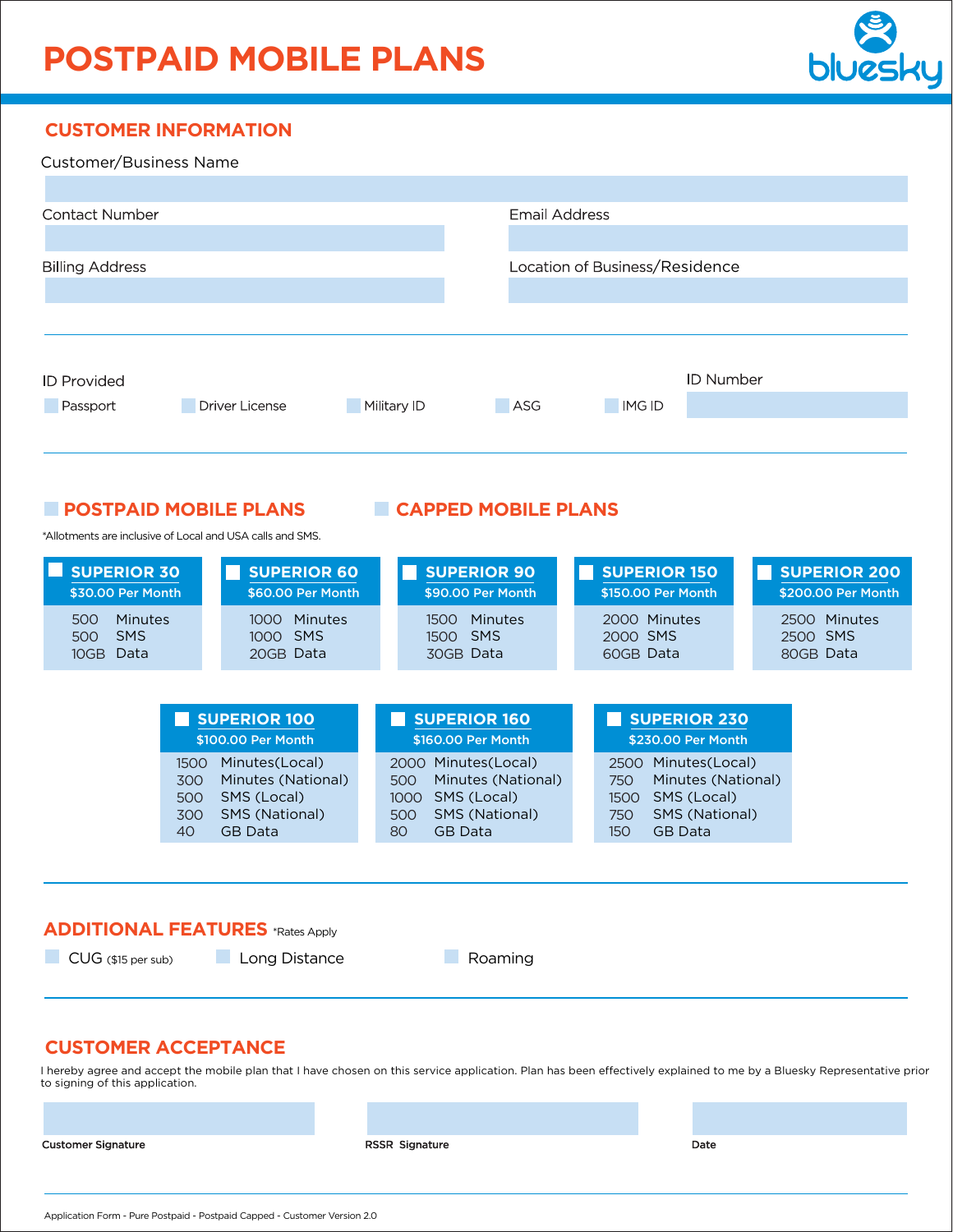## **POSTPAID MOBILE PLANS TERMS AND CONDITIONS**



| <b>FOR BLUESKY USE ONLY</b>                                  |                            |
|--------------------------------------------------------------|----------------------------|
| <b>ICC Sim Number</b>                                        | New Phone Number           |
|                                                              |                            |
| IMEI# Handset/Tablet Serial                                  | Customer Key Number        |
|                                                              |                            |
| Credit Approval Verified (Account in good standing)          | <b>Customer Pin Number</b> |
| Service Type<br>Residential<br>Government<br><b>Business</b> |                            |